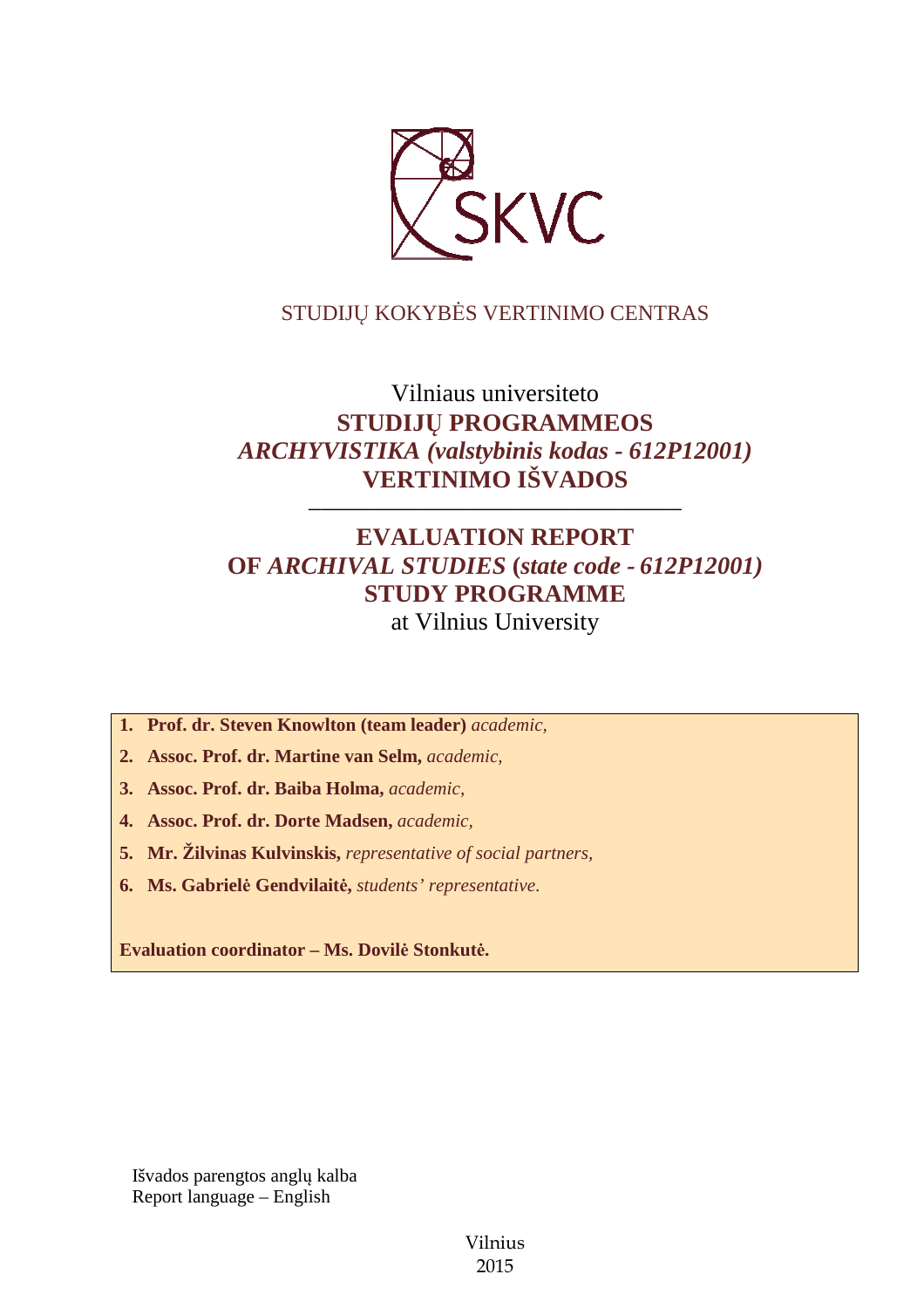# **DUOMENYS APIE ĮVERTINTĄ PROGRAMMEĄ**

| Studijų programos pavadinimas                           | Archyvistika             |
|---------------------------------------------------------|--------------------------|
| Valstybinis kodas                                       | 612P12001                |
| Studijų sritis                                          | Socialiniai mokslai      |
| Studijų kryptis                                         | Informacijos paslaugos   |
| Studijų programos rūšis                                 | Universitetinės studijos |
| Studijų pakopa                                          | Pirmoji                  |
| Studijų forma (trukmė metais)                           | Nuolatinė (4)            |
| Studijų programos apimtis kreditais                     | 240                      |
| Suteikiamas laipsnis ir (ar) profesinė<br>kvalifikacija | Archyvistikos bakalauras |
| Studijų programos įregistravimo data                    | 1999-04-23               |

# **INFORMATION ON EVALUATED STUDY PROGRAMME**

–––––––––––––––––––––––––––––––

| Title of the study programme.                          | <b>Archival Studies</b>             |
|--------------------------------------------------------|-------------------------------------|
| State code                                             | 612P12001                           |
| Study area                                             | <b>Social Sciences</b>              |
| Study field                                            | <b>Information Services</b>         |
| Type of the study programme.                           | University studies                  |
| Study cycle                                            | First                               |
| Study mode (length in years)                           | Full-time (4)                       |
| Volume of the study programme in credits               | 240                                 |
| Degree and (or) professional qualifications<br>awarded | <b>Bachelor of Archival Studies</b> |
| Date of registration of the study programme            | $23rd$ April, 1999                  |

© Studijų kokybės vertinimo centras

The Centre for Quality Assessment in Higher Education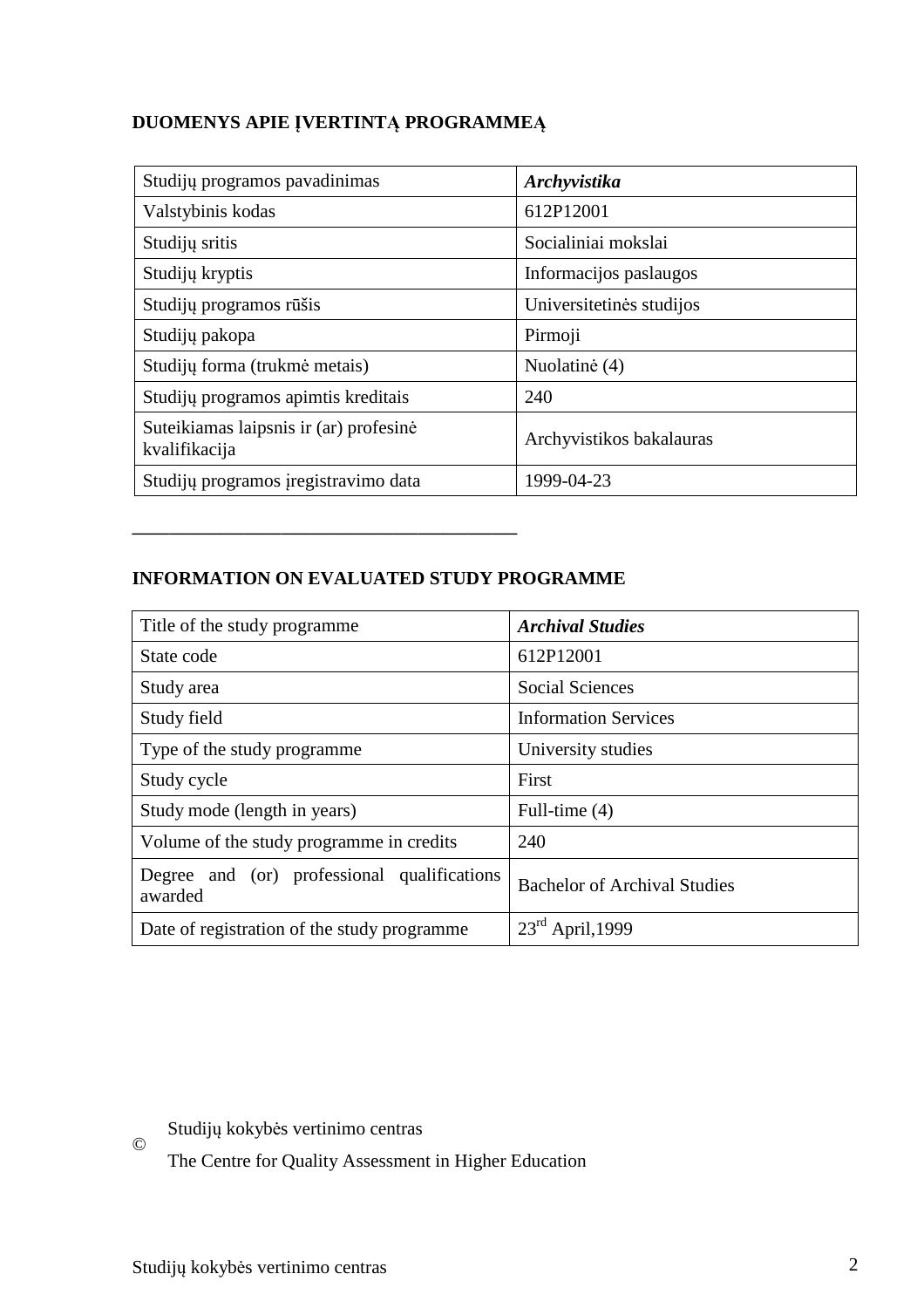# **CONTENTS**

| 1.1. |                                                                    |  |
|------|--------------------------------------------------------------------|--|
| 1.2. |                                                                    |  |
| 1.3. | Background of the HEI/Faculty/Study field/ Additional information4 |  |
| 1.4. |                                                                    |  |
|      |                                                                    |  |
|      |                                                                    |  |
|      |                                                                    |  |
|      |                                                                    |  |
|      |                                                                    |  |
|      |                                                                    |  |
|      |                                                                    |  |
|      |                                                                    |  |
|      |                                                                    |  |
|      |                                                                    |  |
|      |                                                                    |  |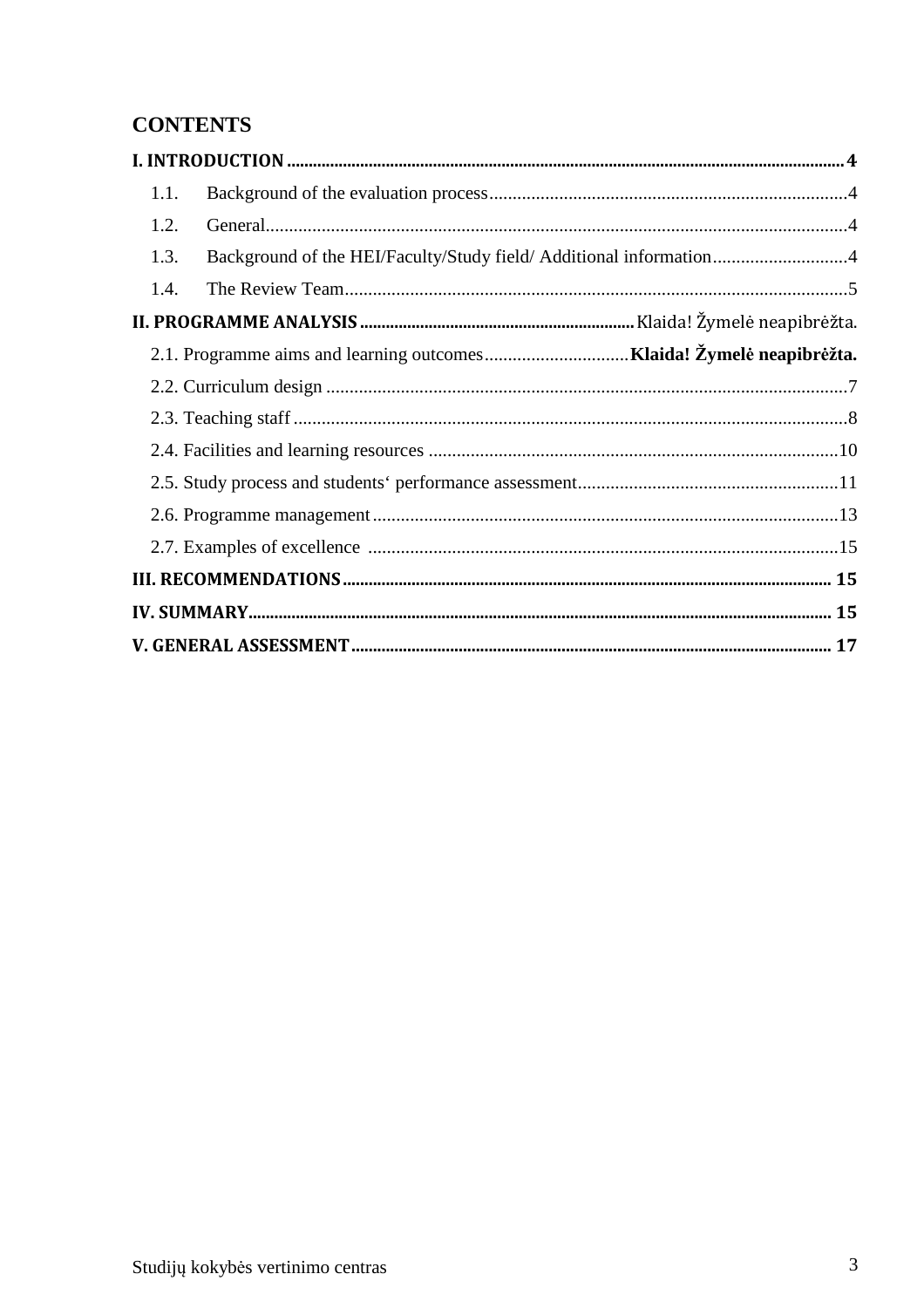### **I. INTRODUCTION**

#### *1.1. Background of the evaluation process*

The evaluation of on-going study programmes is based on the **Methodology for evaluation of Higher Education study programmes,** approved by Order No 1-01-162 of 20 December 2010 of the Director of the Centre for Quality Assessment in Higher Education (hereafter – SKVC).

The evaluation is intended to help higher education institutions to constantly improve their study programmes and to inform the public about the quality of studies.

The evaluation process consists of the main following stages: *1) self-evaluation and selfevaluation report prepared by Higher Education Institution (hereafter – HEI); 2) visit of the review team at the higher education institution; 3) production of the evaluation report by the review team and its publication; 4) follow-up activities.* 

On the basis of external evaluation report of the study programme SKVC takes a decision to accredit study programme either for 6 years or for 3 years. If the programme evaluation is negative such a programme is not accredited.

The programme is **accredited for 6 years** if all evaluation areas are evaluated as "very good" (4 points) or "good" (3 points).

The programme is **accredited for 3 years** if none of the areas was evaluated as "unsatisfactory" (1 point) and at least one evaluation area was evaluated as "satisfactory" (2 points).

The programme **is not accredited** if at least one of evaluation areas was evaluated as "unsatisfactory" (1 point).

### *1.2. General*

The Application documentation submitted by the HEI follows the outline recommended by the SKVC. Along with the self-evaluation report and annexes, the following additional documents have been provided by the HEI before, during and/or after the site-visit:

| N <sub>0</sub> | Name of the document                    |
|----------------|-----------------------------------------|
|                | The number of students in courses       |
| <u>.</u>       | Requirements for final BA and MA theses |

#### *1.3. Background of the HEI/Faculty/Study field/ Additional information*

The present BA programme has been subject of a comprehensive external evaluation performed by SKVC in 2012, evaluated positively and accredited for 3 years. At the time of the preparation of the self-evaluation report (hereinafter - SER), conducted by a working group headed by dr. Nijolė Bliūdžiuvienė and assistance of her colleagues from Institute of Book Science and Documentation (KDI), social partner from the Office of the Chief Archivist of Lithuania and one graduate.

The Institute of Book Science and Documentation at the Faculty of Communication (hereinafter - KF) of the Vilnius University (hereinafter - VU) is the first Institution in Lithuania that has developed and launched a Bachelor degree university programme in Archival studies in 1999: programme was approved by the VU Senate meeting on 4 February 1999 and registered on 23 April 1999 by the Order No. 560 of Minister of Education and Science. Updated programme was approved by the VU Senate meeting on 16 May 2002. In the period 2009-2014 the programme had undergone several major changes. According to the SER, the structure of the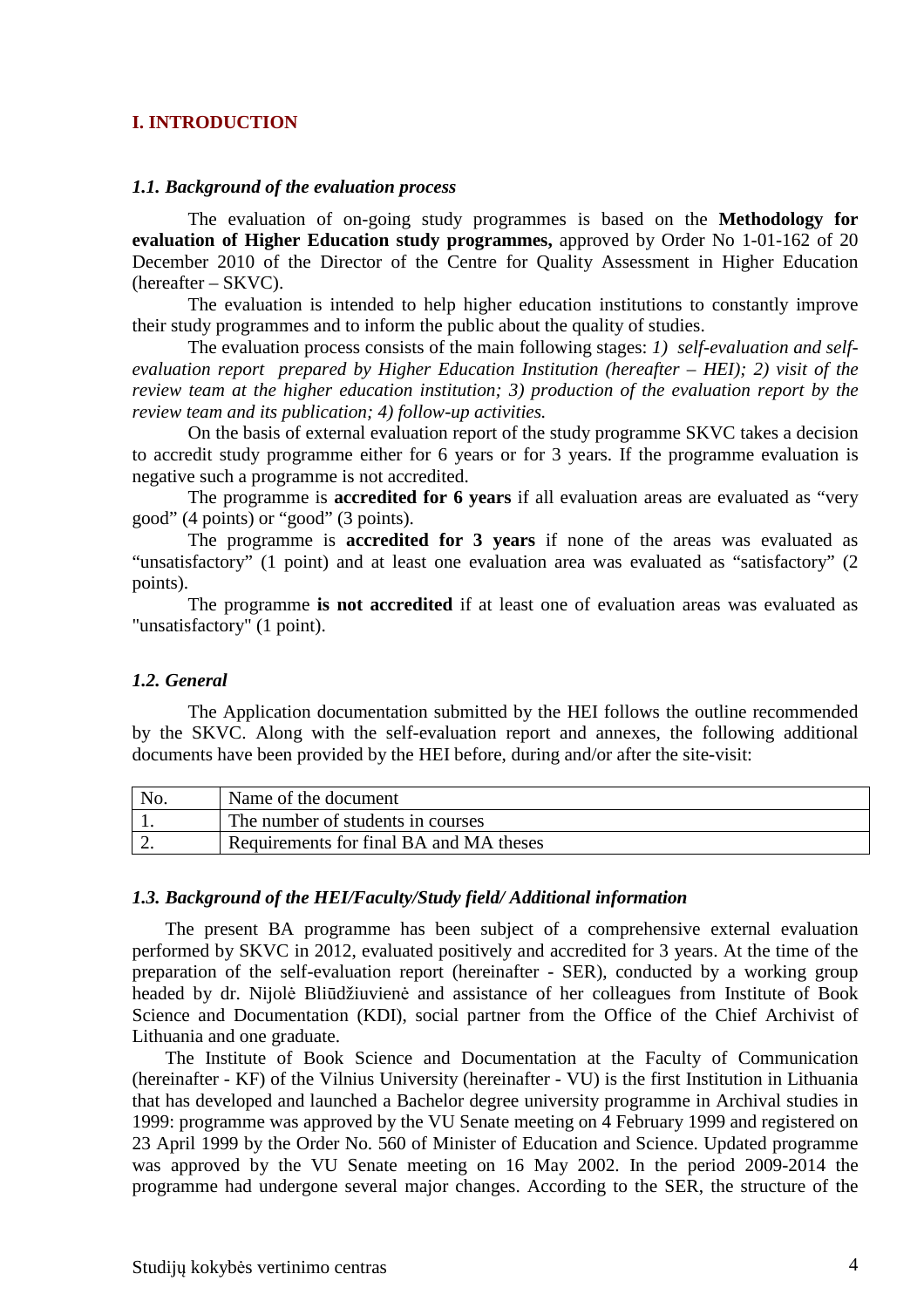programme was organised into blocks, transition from one course to another was made more logical and subjects better placed within the curriculum for better student mastery of material.

# *1.4. The Review Team*

The review team was completed according *Description of experts' recruitment*, approved by order No. 1-01-151 of Acting Director of the Centre for Quality Assessment in Higher Education. The Review Visit to HEI was conducted by the team on *29 April, 2015.* 

- **1. Prof. dr. Steven Knowlton (team leader)**, *Professor of Journalism, chair, M.A. International Journalism Studies, 2008-2011, Chair, B.A. Journalism, 2012-13, Dublin City University, Ireland.*
- **2. Assoc. Prof. dr. Martine van Selm,** *Director of College of Communication, Department of Communication Science, University of Amsterdam, Netherlands.*
- **3. Assoc. Prof. dr. Baiba Holma,** *Department of Information and Library Studies, Faculty of Social Sciences, University of Latvia, Latvia.*
- **4. Assoc. Prof. dr. Dorte Madsen,** *Dept. of Intercultural Communication and Management, Copenhagen Business School (CBS), Denmark.*
- **5. Mr. Žilvinas Kulvinskis,** *Head of Public Relations and marketing department at VšĮ "Lietuvos radijas ir televizija" (National radio and television), Lithuania.*
- **6. Ms. Gabrielė Gendvilaitė,** *student of Šiauliai University study programme Lithuanian philology and communication*.

**Evaluation coordinator – Ms. Dovilė Stonkutė.** 

# **II. PROGRAMME ANALYSIS**

### *2.1. Programme aims and learning outcomes*

The aims of Archival Studies programme are comprehensive, encompassing all important spheres of archivist activities. They follow in a logical sequence and key competences have been developed with regard to the changes in professional sphere both in Lithuania and EU.

The programme aims are extremely general and attempt to appeal to all areas of document management. For example, new documents and old ones, digital files and printed books, corporate files and public libraries all require very different qualities and types of skills and appeal to very different students. The faculty is trying to respond to a different public organization needs for certain specialists and demand for diverse qualities in document preservation for business organization.

Because of this tendency towards trying to accomplish more than is possible in a single BA-level course of study, the evaluation team recommends that the programme managers strengthen ties with stakeholders, especially with social partners and use them to keep the programme aims and outcomes current and focused on industry needs. Segmenting and evaluating the size of the labour market of document management specialists could be made even more focused and give a clear direction for the development of this study programme.

The outcomes are publicly available in the official faculty webpage. Aims and outcomes together can be found in VU consultation website "Vilnius University Invites" and during "Open Door" and "Student for One-Day" promotional events. Programme managers should review official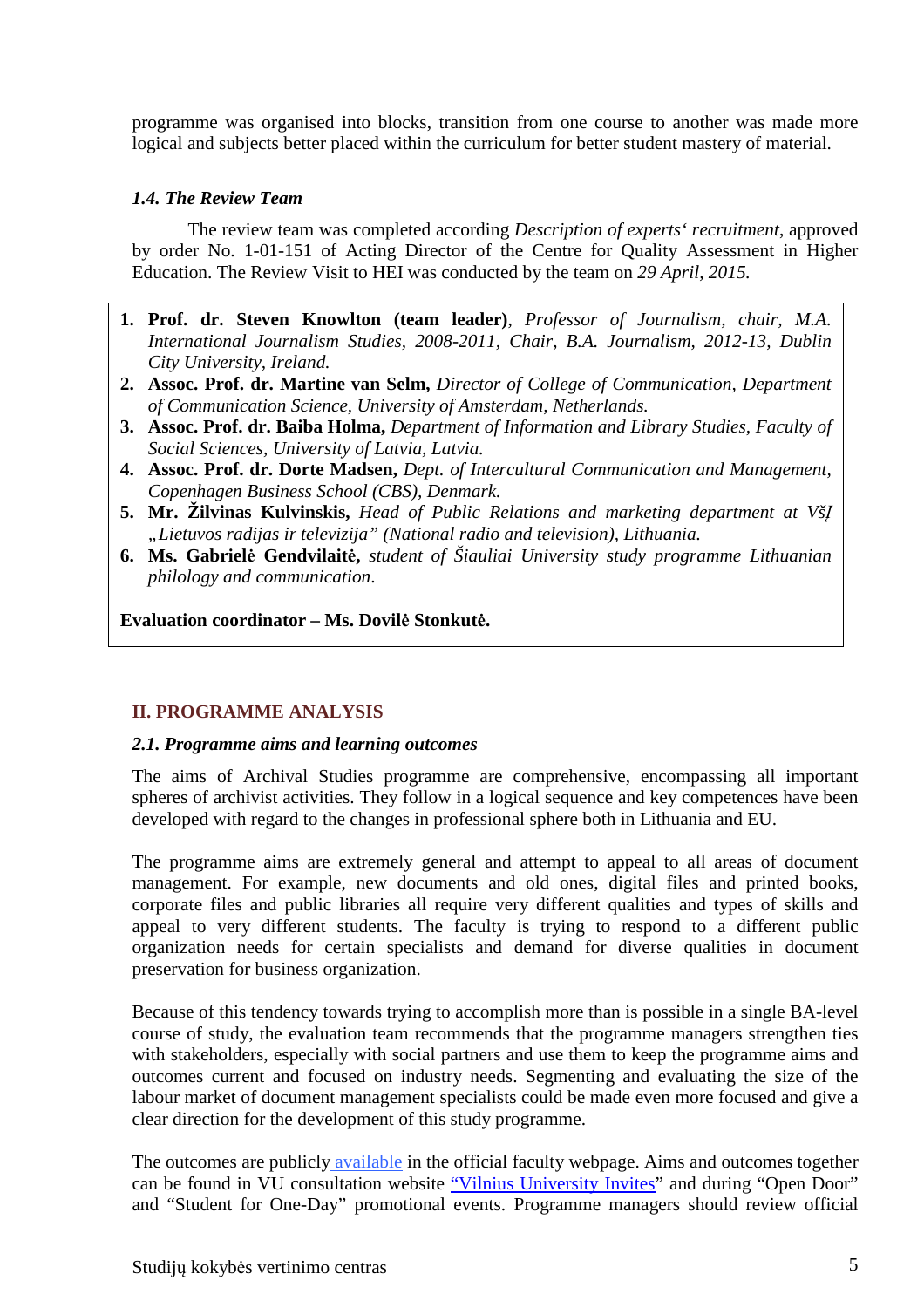information in http://www.kf.vu.lt/studijos/programmeos/bakalauras/archyvistika and place more detailed information in official page of the Faculty.

The SER listed as one of the main strengths and exclusivity of VU KF Archival Studies programme that learning outcomes are oriented towards the knowledge on operational processes of public sector organisations, legal framework, the theory and methodology of archive science, document and archive management methods and their application in practice. This strength was confirmed by stakeholders, who are very positive. Some of students start working even before graduation. The results of the survey of VU KF graduates who graduated from the Archival Bachelor's degree programme in 2003-2012 show that 62% of respondents say that the skills and knowledge gained during their studies are useful in their current workplace and help them to be competitive in the labour market. However, 75% of respondents have jobs that are not associated with archiving work and instead work with information and communication sciences, in public relations, in education and other Institutions. Survey conducted in 2013 shows that more than a third of Archival Studies Bachelor graduates get higher than average salary paid in Lithuania. Statistics of the Lithuanian Labour Exchange from 1 January 2009 to 31 December 2014 show that 55 VU KF Archival studies bachelor's degree programme graduates were registered. This is troubling as it means that one third of the graduates are unemployed. (The data is for 6 years, with an average of 25 students a year graduated during the period of 2009-2014).

It is stated in SER that programme aims and expected learning outcomes are consistent with all legal acts related to Archive and Document management area provided for academic and subject: the Law of the Republic of Lithuania on State Service or the Labour Code of the Republic of Lithuania (competences for such jobs as archivist, senior or chief specialist, etc.), the Law of the Republic of Lithuania On Documents and Archives (competences relating to document and archive management), the Rules approved by the Chief Archivist of Lithuania (on Document Drafting, Document Management and Accounting, Document Storage, Electronic Document Management or other regulations). Also, learning outcomes listed in Archival studies programme are consistent with a "Report on archives in the enlarged European Union" prepared by the EU Member States Expert Group together with representatives of EU Institutions about professional archivists competences required in twenty-first century, as well as guidelines provided in the programmes for education of archivists provided by professional associations (e.g., the Association of American Archivists).

Further, the study programme encompasses the laws and procedures adopted in Lithuania for the management of electronic documents management – including all document life cycle, approved formats of electronic documents, electronic signature technology, electronic document management systems which are already functioning in public sector Institutions and private sector.

In 2007-2013 the Civil Service Department, strengthening of the Civil Service System prepared a State Service Competencies Model and Methodology and Catalogue of Job Descriptions of Civil Servants. While implementing the changes in this Study Programme in 2014, descriptions of professional competencies of Civil Servant for general operational areas were taken into account by VU KF and reviewed with a purpose to be included into a programme of Archival studies.

The aims and learning outcomes are consistent with the type and level of qualifications offered, cover general knowledge in communication and information area and special knowledge in the subject area required for good specialists of archives. The aims and learning outcomes also develop general competences such as analytical thinking, problem solving, organizing and planning activities, skills of working independently or in teams. Also, the programme develops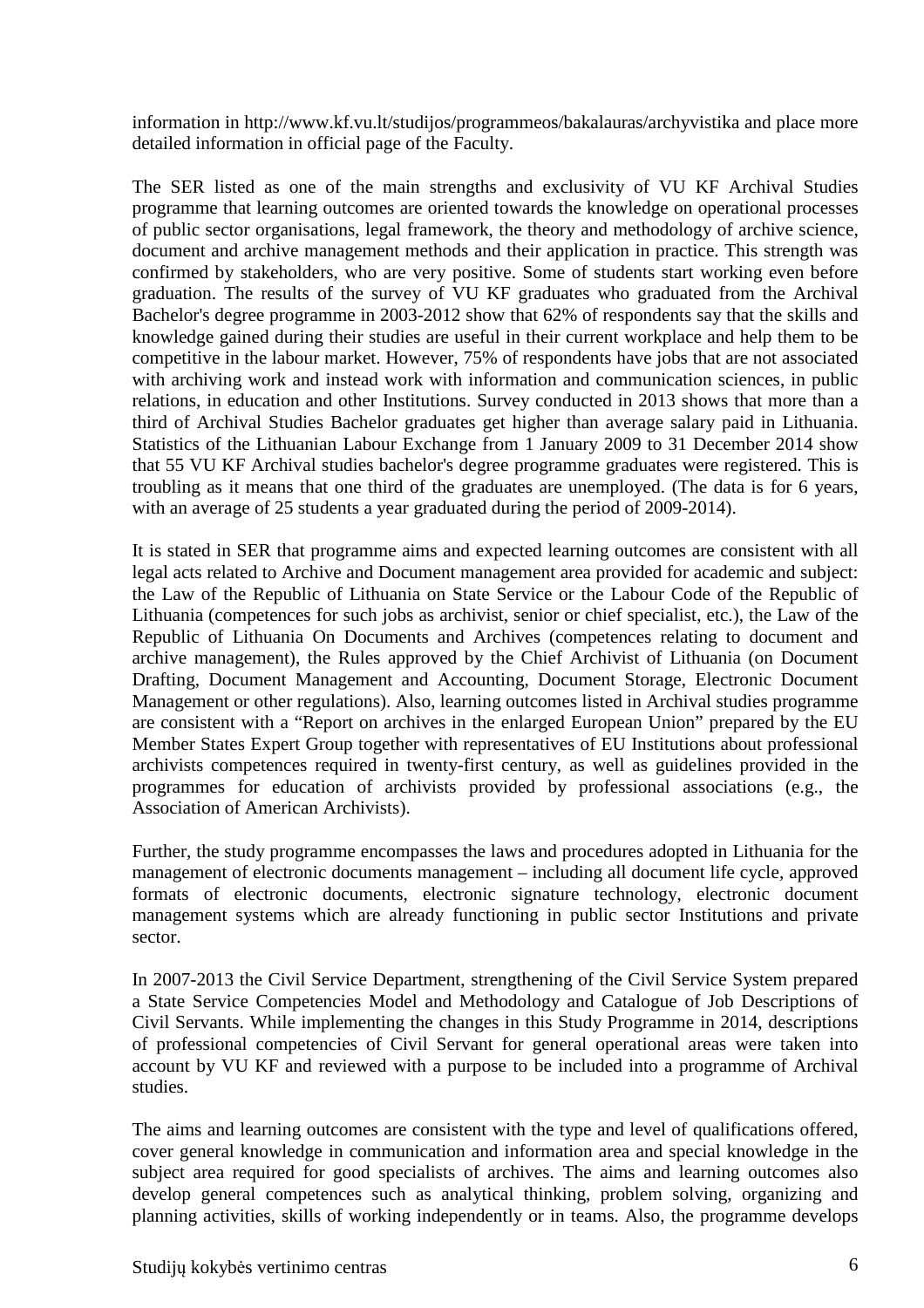the skills to renew knowledge and apply modern information, communication tools and operating methods.

The competences listed for the Study Programme are identified taking into account interdisciplinary nature of the archive science. Subject-specific competencies provided for in the study programme are applicable to both management of modern operational documents/business records of various forms of organisations and operational documents of organisations operated during various periods of history, so students are being taught subjects of foreign languages which were used at some point of time in Lithuanian recordkeeping.

The name of the programme accurately reflects programme content, as students learn both historical document archival work and management of contemporary, digitised records and other documents. In each year of studies, there are courses in both heritage and modern sub-fields.

As mentioned previously, the programme is well oriented to subject-specific knowledge but has only a minimum level of general university education subjects which are between elective subjects (15 ECTS which makes 6% of all course ECTS). If room could be found in the curriculum, somewhat greater attention could be paid to general education subjects.

# *2.2. Curriculum design*

The curriculum design meets legal requirements: the total number of ECTS, distribution of subjects, size of modules, practice placement and course work are fully compatible with the requirements set by the Order of the Minister for Education and Science of the Republic of Lithuania.

The study subjects and modules are spread evenly; at least one from each of three modules could be found in every year's schedule (exception is Memory Communication in 3<sup>rd</sup> year). Of particular note is the introductory course, *Professional fundamentals,* offered at the beginning of studies, which is a precursor to two other modules: *Document and archive management* and *Memory communication*.

The evaluators suggest consideration of some minor switches to achieve tighter integration between and among modules, but these are merely suggestions for consideration. *Project management* could fit inside the module of *Document and Archive management*; *Structure of Institutions in Lithuania* could be a part of the module dedicated to *Professional fundamentals.*  Also, the Programme Management team could consider moving *History and Theory of Archivistics* from its current place in the sixth semester to a place earlier in the course of study in order to give students a broader sense of archive development early in their academic career.

When updating the study programme the recommendation of previous evaluation report of SKVC was taken into account: earlier elements of subject duplication have been eliminated. Topics of the programme are now arranged in subject blocks. Logical transition and placement of subjects in the programme helps to master knowledge and consistently develop general and subject-specific competencies.

Archival Studies programme consists of subjects of the study field courses, the general university studies and the deeper specialisation subjects. They are compatible with the type and level of the studies.

The content of subjects is focused on archive and document management, but also covers a broad scope of related skills and knowledge development. Learning methods are used vary and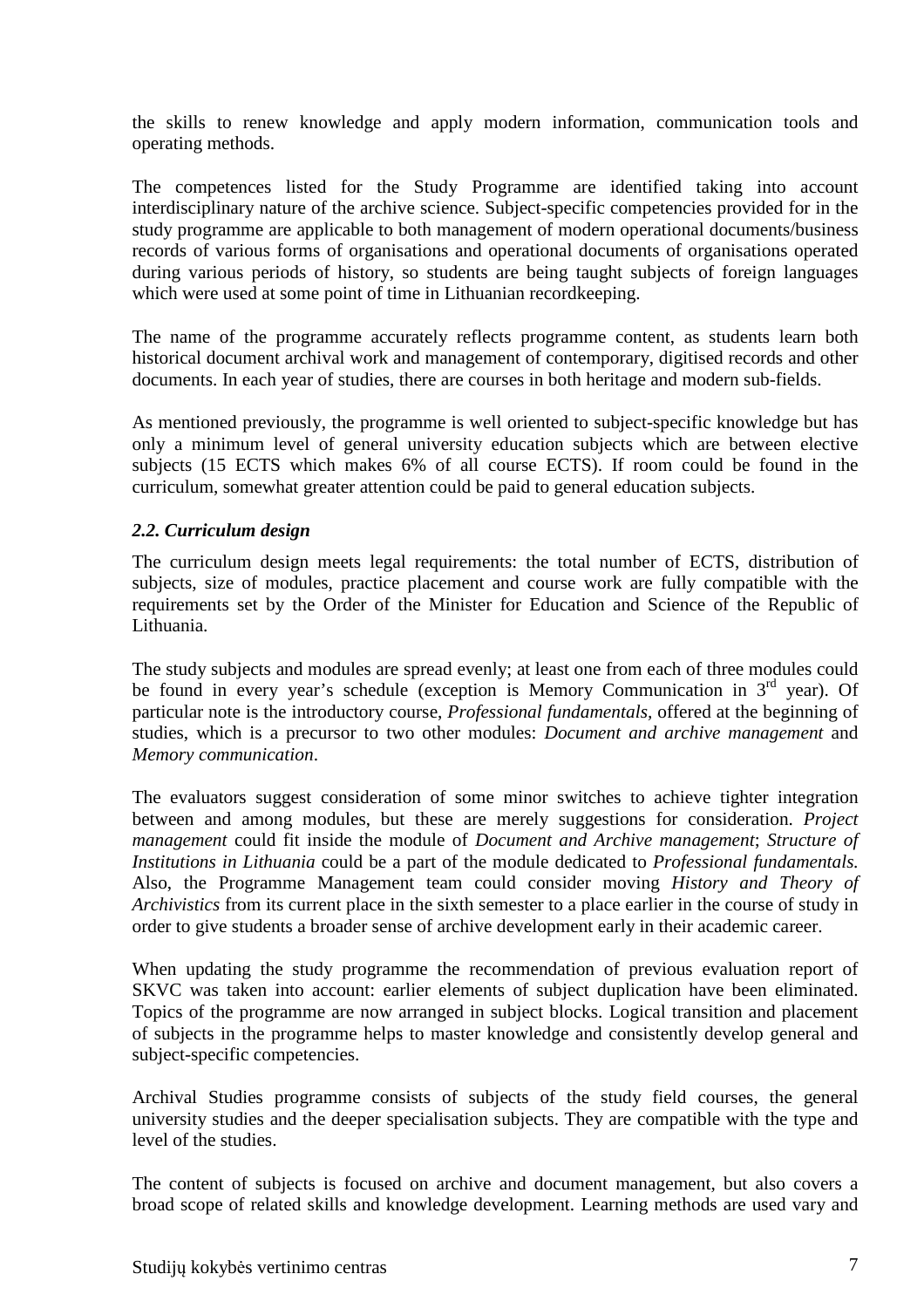include lectures, seminars, consultations, student internships, research work and individual work. These are appropriate to achieve what is stated in the learning outcomes.

Currently four different languages are in this study programme: 2 semesters of English, 2 semesters of Polish or Russian and 1 semester of Latin, all in the *Courses of deeper specialization* category. Both social partners and students told the evaluation team that there is too little focus on languages. Accordingly, the evaluation team suggests that the programme managers consider expanding the English offerings to two years, since most of the information on archival studies is published in that language. If need be, the programme could curtail one or more of the other languages, since achieving a satisfactory working knowledge of a language in only 1 year is very, very difficult. That might leave the courses in managing old documents to those students who already have a good working knowledge of Russian or Polish.

Programme managers could have a look into interdisciplinary subjects to teach techniques of a future archive, e.g. teaching courses for customer orientation and serving clients or including other business originating methodologies as LEAN and the theory of constraints into the programme to ensure that graduates will be aware of and open to changes when they enter the workforce.

The scope of the programme is sufficient to achieve the learning outcomes as the content of the archival Bachelor's degree programme is constantly revised taking into account the academic and social environment changes. Subjects of study programme are arranged coherently, the content of subjects is in line with the aims and learning outcomes of Archival Studies programme.

After the recent changes, greater focus now is on practical classes – students have time for independent research while developing annual course/term papers and Bachelor thesis supplemented with three professional practices.

The current scope of qualification and students ability to adapt in labour market is proved also by places where students have their professional practice: it varies from traditional places, e.g. different types of archives or archive related companies to less predictable state institutions, the public sector, nongovernmental institutions and state or private companies.

The SER states and social partners confirm that the competences of a study programme are regularly renewed to cover the latest developments in the field. They were identified taking into account the interdisciplinary nature of the archive science, its internal structure, the concept of "a document", document and archive management processes, as well as the report on archives in the enlarged European Union prepared by the EU Member States Expert Group together with representatives of EU institutions. This report deals with the skills professional archivists will need in the twenty-first century.

At the same time, the Archival studies study programme tries to develop subject-specific basic competencies which are applicable both to management of modern operational documents/business records of various forms of organisations during various periods of history.

Taking into account current aims, outcomes and subjects taught the evaluation team agrees with a plan of Management Team to extend the description of the course name to "Archive and Document Management". This name change would be more consistent with the programme subjects and learning outcomes. Such a name change would likely resonate well with the general public, would sound more modern, could well serve as good image catalyst for this field of study and attract more high-quality students.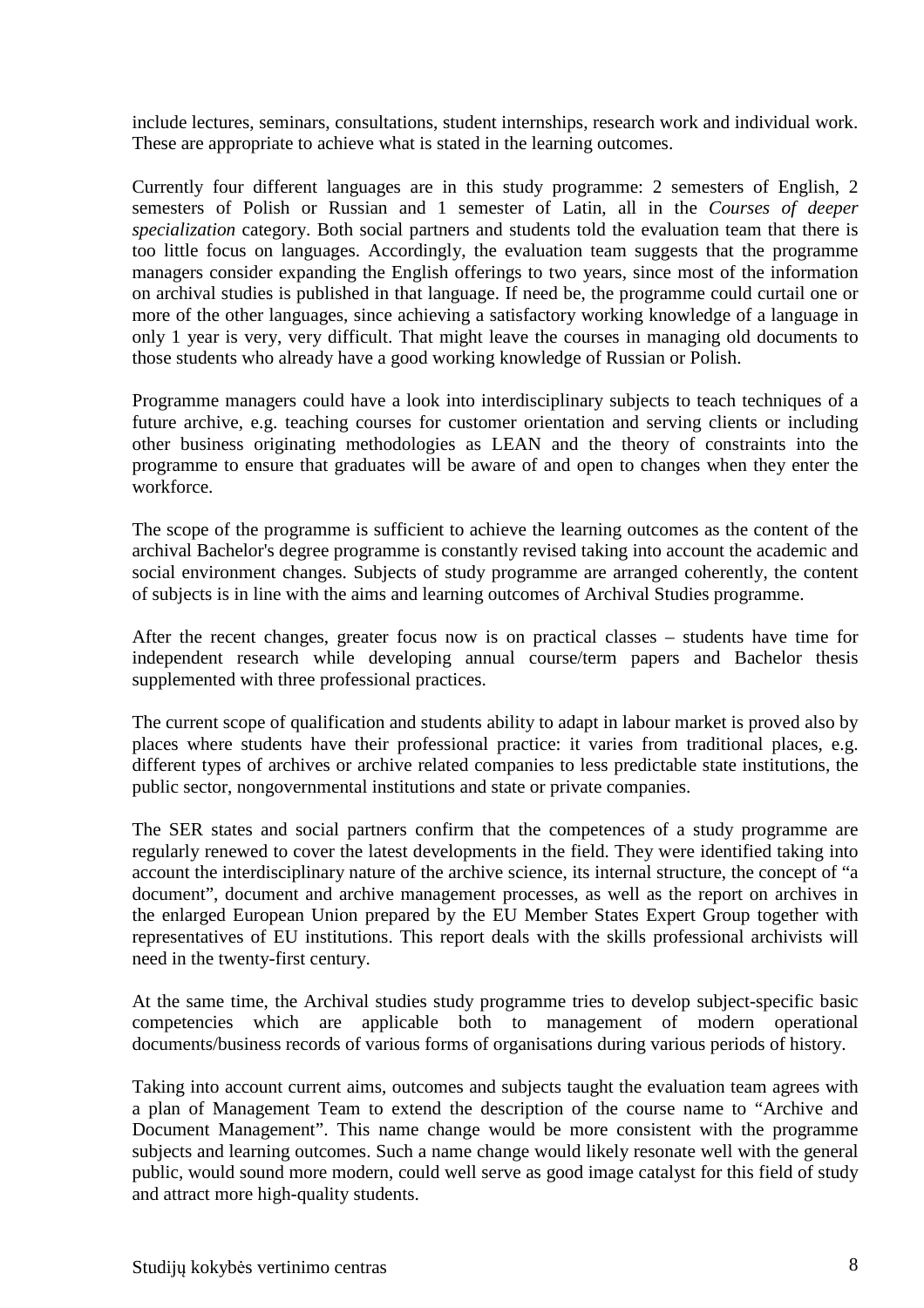# *2.3. Teaching staff*

Archival Studies Bachelor degree programme is delivered by staff who meet legal requirements. Sixty-five percent hold doctoral degrees (the legal minimum is 50 percent). The rest are teachers from the professional environment. Professors and associate professors make up 39% of the staff. Lecturers are 35% of the staff, while assistant lecturers and doctoral students are 21%.

The staff has been enlarging its expertise and experience for more than 20 years when Communication faculty was founded. Researchers are invited to teach from various KF units (Institute of Book Science and Documentation, Institute of Library and Information Science, Institute of Communication and Information, the Department of Museology) and other units of the Vilnius University (Faculties of Economics, Philosophy, History, Mathematics and Informatics, Institute of Foreign Languages). Specialists holding practical experience are invited from the country's state archives system (the Office of the Chief Archivist and state archives) and private institutions engaged in the field of creation and installation of archiving and document management systems.

The number of staff is sufficient and currently 39 lecturers teach on the programme: 3 professor habilitated doctors, 3 professor doctors, 5 associate professor doctors, 14 lecturer doctors, 13 lecturers who have not attained a doctoral degree and one doctoral student employed in assistant position.

As stated in SER, full-time teachers are employed following the Regulations on Attestation of VU Teaching and Research Staff and Organisation of Tenders for Job Vacancy that lay down the procedure for selection and of Vilnius University academic and research staff for a position and their attestation and qualification requirements. Part-time contracts are made with social environment representatives to teach a particular subject. Over the past five years all full-time teachers were attested and employment contracts were concluded for a five-year term. The ratio of teachers and students is close to 1:20 although the majority of teachers work for other KF Bachelor's and Master's degree programmes.

The turnover of the teaching staff is not high - most often the issues are related to the teachers from social partners. The evidence of capability to attract young researchers is being shown – several young scientists are at the finish line to defend dissertations in archive branch to work at the VU. The staff willingness for mobility is commendable but still there is place for improvement and more active use of possibilities to take internships should be considered. The focus on staff development should remain by attracting young people, encouraging current teachers to actively participate in exchange programmes, develop learning tools, improve pedagogical, scientific and practical skills. The number of visiting lecturers in the programme is growing and lecturers from other countries are coming each year to teach separate subjects, lectures series or as a guest speakers on specific subjects. The Programme Management team should be considerate keeping the right balance of document management professionals and scientists in favour of latter.

Conditions for the professional development of the teaching staff seem to be good: permanent teaching staff has a substantial publication record and the programme has been involved in a sufficient number of study visits. Faculty grants are being used and several graduate students are preparing their own PhD theses. Teachers develop their qualification by participating in international events abroad – 10 international and national conferences in a 4-year period were named in the SER. Teachers of the study programme develop their qualification in foreign universities and research centres, internships primarily in EU countries. Qualifications and competencies of the teaching staff delivering the programme were improved thanks to their participation in international research networks, and international organizations. Teachers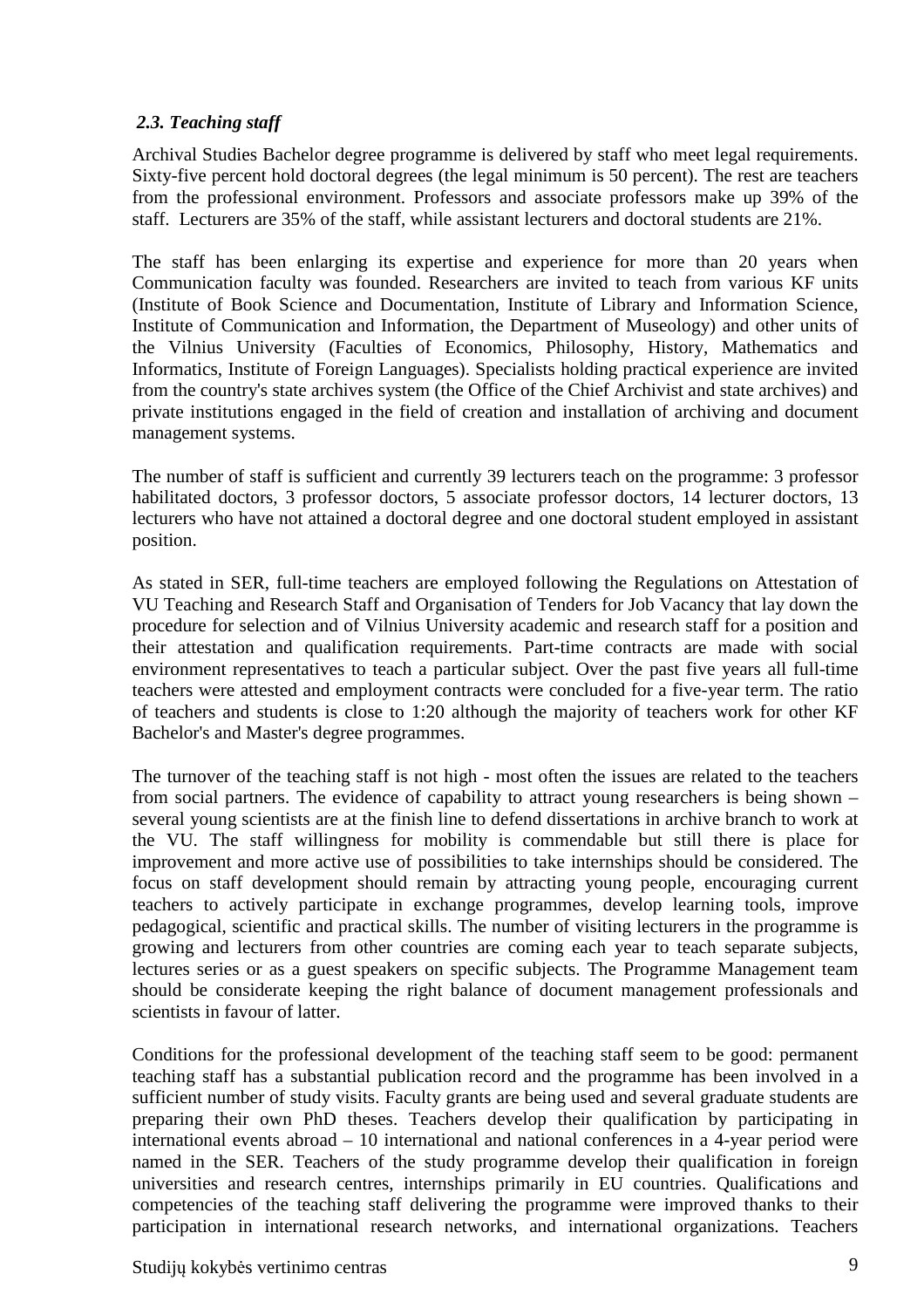teaching the programme, as experts, held various positions in the Lithuanian expertise and scientific structures related to drafting of normative acts, concepts and strategies on archives.

The staff participates in the courses, seminars and trainings organised by the VU Electronic Studies and Examination Centre and by other organisations. The SER says that teachers improved their knowledge at the meetings of the Institute of Book Science and Documentation and of the Archival Studies Bachelor Study Programme Committee by analysing academic experiences, sharing new subject-specific and scientific information. Most of the teachers are members of the Association of Archivists.

Researchers at the KF are recognised in the international scientific community and the faculty itself over the last few decades has become the most important information and communication research centre in Lithuania. It could be praised willingness of lecturers to perform researches during their spare time, some of them manage to conduct the programme-related researches together with students or participate in national and international scientific conferences and publish results of the latest researches in Lithuanian or foreign reviewed scientific journals, develop teaching tools, and implement research projects. Research results can be found in scientific periodicals *Book Science* and *Information Sciences* and could be heard in organized national and international conferences.

# *2.4. Facilities and learning resources*

14 KF classrooms are used for implementation of the study programme. Number of seats in the classrooms during past 4 years was increased by almost 20% to 802 in 2014.

All classrooms are equipped with stationary multimedia equipment with Internet access; one classroom has VHS/DVD Players, TV, and one computer classroom fully adapted to the electronic document management training. 10 computers have smart card readers. MS Office, Adobe CreativeSuite, and Signa software is installed in the computers; it is possible to connect to the Document Management Systems @vilys, Doclogix. If necessary, having coordinated the place and time of lectures and other activities, the auditoriums (B1 and B2) or other classrooms of the University Library's Humanistic Information Centre are available in the central building of the University. Students may also have access to the classrooms and equipment of the University's Centre for Information Technology and centre of Distance Learning.

Students may also use the services of Science Information and Communication Centre (the MKIC) which opened in 2012 and is open 24 hours a day, 7 days a week, except public holidays. Textbooks are issued daily from 9 am to 6 pm. Students can use the 432 ordinary working places, 11 group work and seminar classrooms with a total of 185 working places. MKIC has Wi-Fi internet connection and workstations for laptop computers. Vilnius University Library provides access to all library subscription databases using VPN service, meaning students at home can search for information and access subscription databases in the MKIC and other reading rooms of the library. Technical opportunities of the library allow free scanning and copying the required study materials. KF recently acquired 3D scanner which it is getting ready for exploitation. *Moodle* is known and used by most of the students.

Students of the Archival Studies programme have three practical placements during the second, third and fourth years of study. KF has created and manages a database of practitioners who may offer students practice placements varying from various public, private to state sector enterprises and state archives. Some placements are permanent and annually there are new ones. Most of the students, on average 92% in the period of 2012 to 2014, chose the practical placements.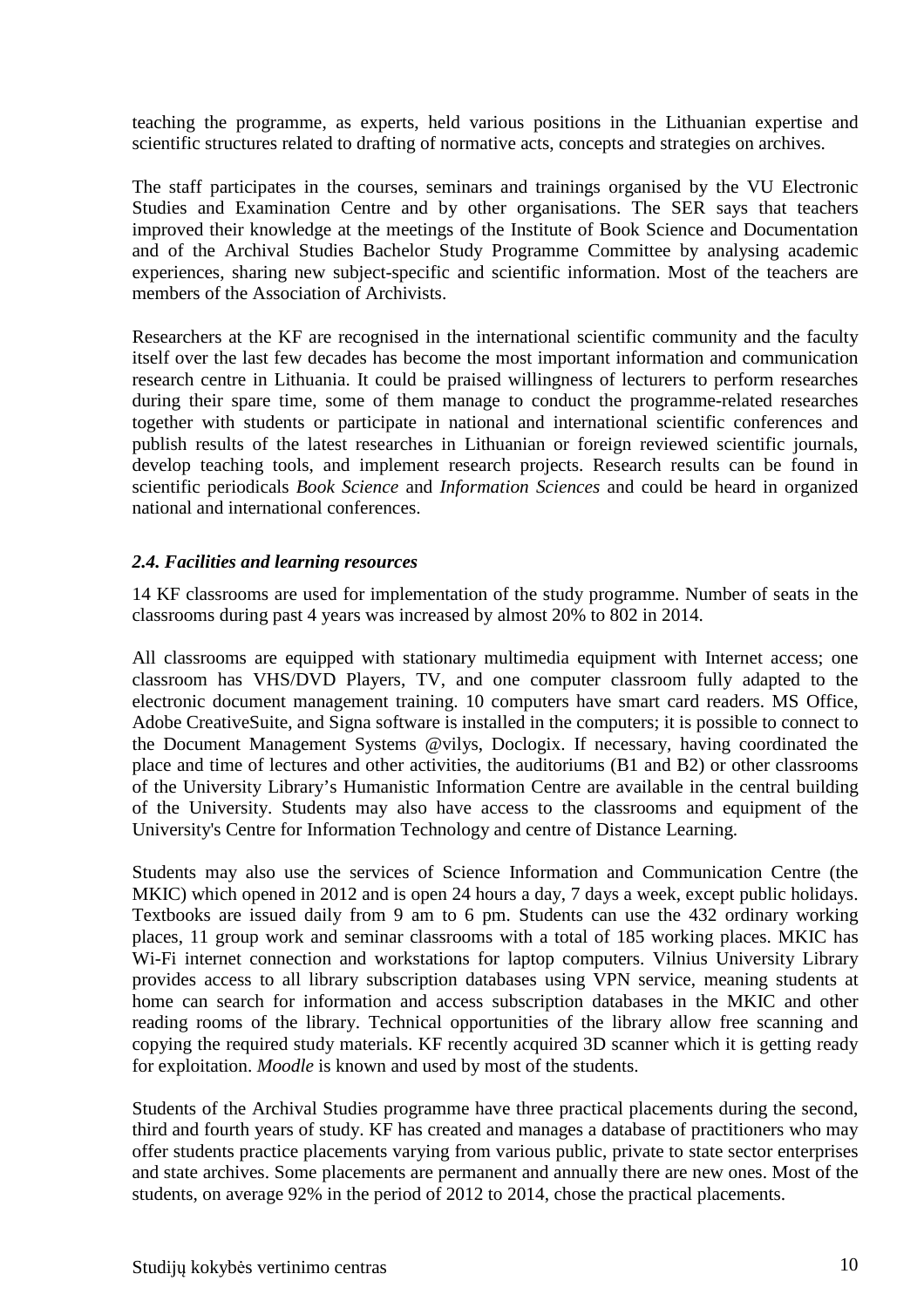As stated in SER, VU KF library provides studies with the latest research materials: articles, research presentations, conference hand-outs and other items. Publications on archiving are available to students in the databases subscribed by the VU or on the Internet free of charge.

Each year, about 900 copies of publications in average are received for the studies programmes at the Faculty of Communication and an average 300 titles of publications. Electronic books are ordered, which are accessible through the library databases. MKIC cooperates with KF teachers, including those of Archival Studies programme, seeking to ensure a consistent stream of the latest literature.

The Institute of Book Science and Documentation takes care of the Archival Studies programme and can order additional required publications. The Archival Studies programme is sufficiently supplied with learning resources at the Vilnius University stored at Vilnius University MKIC, stocks of the Vilnius University Library (hereinafter - VUB), Vilnius University Faculty of History (hereinafter - VUIF) and in the reading room of the Faculty of Philosophy of Vilnius University (hereinafter - VUFF). Subject-related reading at the Vilnius University Library 4 new books were purchased in 2014, 15 in 2013, and 13 in  $2012 -$  in total it could be found 150 publications only on the archiving studies jointly in VU libraries.

Over the past five years, VU KF has begun close cooperation with private software development and consulting firms, giving students of the Archival Studies Bachelor programme a chance to work with different document management systems. Students interviewed by the evaluation team were very positive about this software and said it demonstrated flexibility on the part of programme management.

Those who started their studies in 2013 have a newly introduced subject Management of Audio-Visual Sets.

In summary, facilities and learning resources are in line with the field of study - classrooms equipped with multimedia, the computer classroom, the VU library and its 24/7 MKIC provide the latest information and communication and literature on archiving, and possibility to have access to electronic resources.

The only shortcoming – and both teachers and students noted it – is a lack of teaching publications and monographs on a subject of archiving in Lithuanian language. It could be solved by including additional English classes and encouraging students to read in other languages as there is enough foreign literature accessible to ensure smooth study process. This habit will ensure knowledge renewal after students will finish their studies.

# *2.5. Study process and students' performance assessment*

Information about the admission terms and conditions to the Archival Studies programme is published on the website of VU KF. The terms are well founded and based upon school-leaving exams for Lithuanian language and literature, information technology, math, history and foreign language. Students applying to the Archival Bachelor's degree programme are admitted in accordance with the Rules for Admission to Study Programmes of Vilnius University which is publicly available. Detailed information about the admission requirements and documents is also published on the LAMA BPO website: information on the entry to the Vilnius University (dates and deadlines, competitive grade calculation, list of required documents to submit) can be found online. It should be noted that all this information is in Lithuanian language.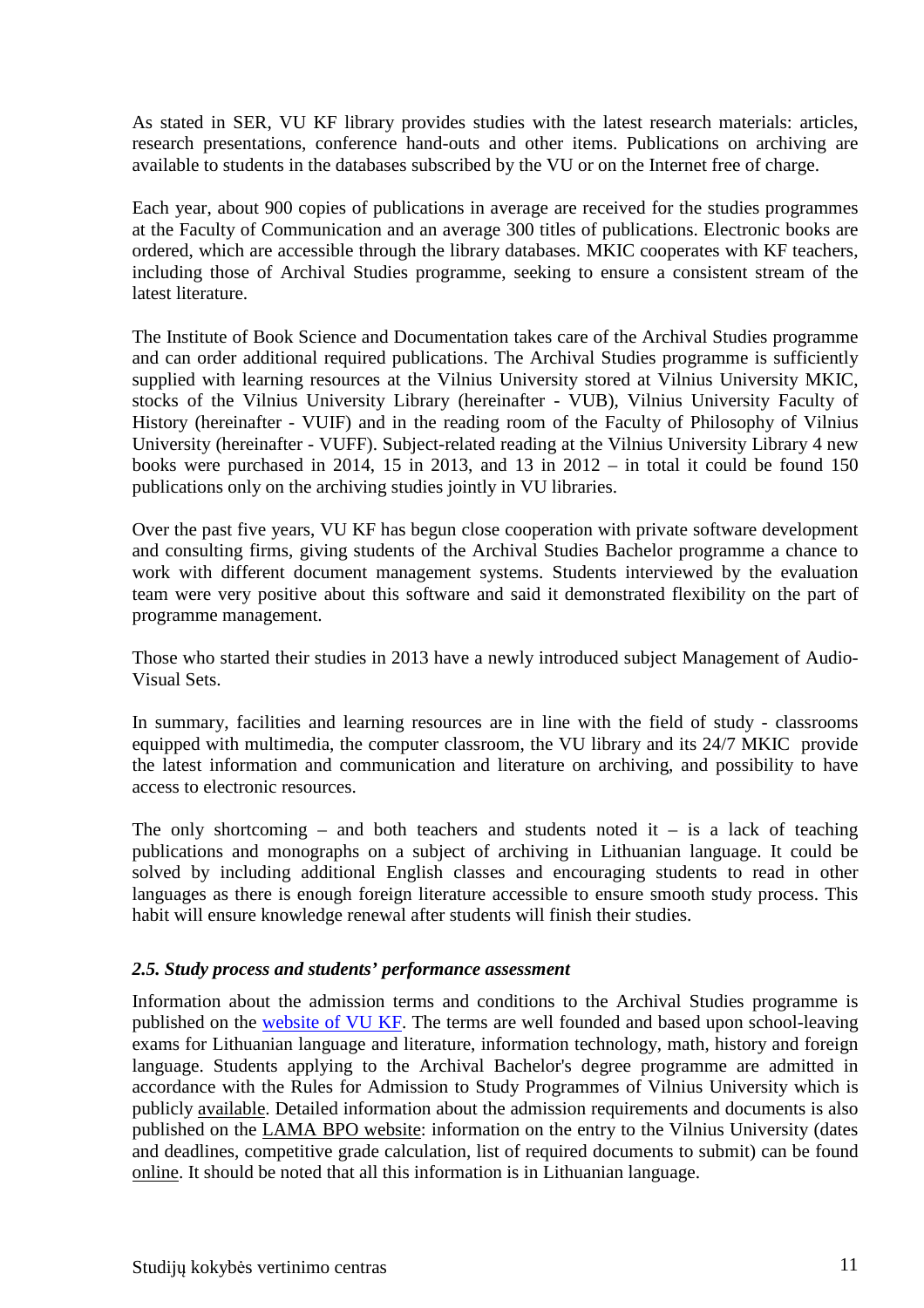Special attention is given to first-year students when at the beginning of studies the Chairman of the Committee for Studies introduces students to the study programme, its requirements and expected learning outcomes and social partners. At the start of a semester a subject lecturer provides students with a comprehensive description of the subject, stating the forms for assessing knowledge and skills during the semester and the examination session, as well as procedures, assessment criteria and other requirements. Study schedules are drawn up and published before the start of the semester. Six or seven subjects are taught during each semester and efforts are made to schedule classes so that on at least one day each week, students have few or no classes and the students can do more individual work.

Teaching of the subject usually combines all the main forms of contact hours: lectures, seminars/or exercises, consultations and individual student work. Relatively more time is dedicated to individual work than to lectures and other classroom hours. The study process involves a variety of teaching methods: case studies, problem-based teaching and discussions. Students performing individual tasks prepare projects, write essays or do other written work, which help them to look deeper into the study subject, to apply research methods, to enhance knowledge and writing skills.

Students are encouraged to participate in additional research activities. Nevertheless the participation is not steady and systematic. Analysis of themes for Bachelor's theses of Archival Studies programme for the period 2009-2014 showed that the themes are fairly equally divided between those students who are oriented to contemporary archive activities, those who are going deeper into past, and the theoretical part of the subject. The average grade of these theses is 7.9, what indicates well balanced final theses preparation (supervision) and evaluation system. The programme tries to encourage students to expand on a term paper into the thesis, but currently only about one in five students do this.

KF has an operating Student Scientific Society where students from all study programmes can deliver presentations and participate in the organisation of activities. But undergraduate student interest in research across the faculty is not very high. KF has tried to encourage more student research by appointing teachers to provide consultation to the students of supervised study programme on research activities; however, over the last five years only a few scientific presentations of the Archival Studies programme students were delivered.

Written works are prepared and assessed in accordance with the Methodical Guidance for Written Papers of the Faculty of Communication. The SER says these papers are well founded and concise. Study ethics is governed; a potential problem with plagiarism problem is solved by scanning students' works with special anti-plagiarism software. To ensure the assessment objectivity often a form of exam in writing is chosen. The Vilnius University Students' Association helps to ensure fair assessment of students' achievements.

Students of Archival Studies programme are encouraged to participate in various events, e.g. for the first time they participated in the International Archives Day. Students are involved in the archive science research and are encouraged to participate in the scientific conferences.

KF give good opportunities to participate ERASMUS study programme but it should be noted that this programme is not utilised at its full capacity and mobility of students is very low: in the period 2009 – 2015 only 9 were studying abroad.

Teachers' team should be praised for being supportive and responsive to student needs and accessible when students ask for help.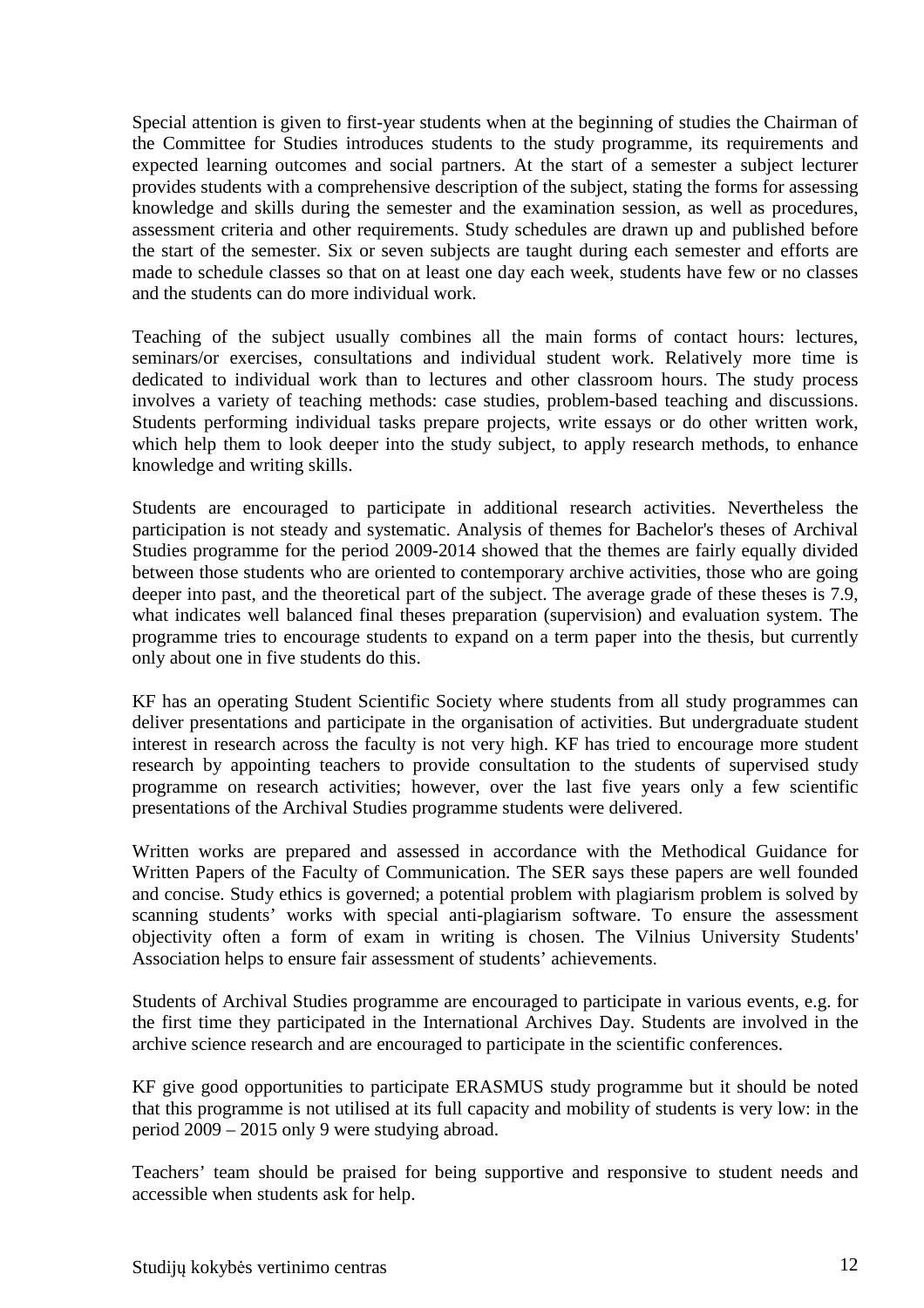The use of the courseware package Moodle is widespread, but uneven. The team recommends that the programme encourage all members of the teaching staff to make significant use of Moodle.

Financial support for the best but most vulnerable students is provided by VU Scholarship Regulations: encouraging, social, personal, and lump-sum social scholarships. State loans and government-supported loans are provided pursuant to Description of Procedure for State Loans and State-Sponsored Loans to Students Granting, Administration and Repayment.

The assessment system is publicly available and seems to be functioning properly. There is possibility for students who do not agree with the assessment results to apply to the Examinations Appeals Board of the core academic unit and the University Examination Appeals Commission but no such cases were mentioned during the visit. It is stated in the SER that on average the KF dispute solving commission analyses one dispute per year.

As stated before, the faculty tries to get students working in archives and the document management market even before graduation - students start working during studies and often the places are related to practical placements. Many of the graduates work in the private sector, some of them get employment in the state archives or institutions, some of them occupy managing positions. 62% of graduates in 2003-2012 say that the skills and knowledge gained at Archival undergraduate programme is currently useful in their current workplace helps to be competitive in the labour market.

The dropout rate is modest and on average accounts to about 10-13 %. The main reasons for not finishing are: illness; a change of study programme; failing to return after academic leave or study abroad; failure to submit Bachelor final thesis on time; inability to combine work and study; and, most commonly, academic failure: in total 38 students have been expelled for poor academic performance over the past five years.

Faculty deserved praise for academic and information support, but it still needs to increase student mobility and to increase participation in the research and organisational activities. Further, the management team needs to be more accountable. The students should be able to see the results of student study surveys and learn what changes, if any, will be made because of those survey results.

# *2.6. Programme management*

Responsibilities in the Archival Studies programme are clearly allocated: the programme study committee implements changes in the programme with the assistance of faculty departments, the faculty administration and individual lecturers assisting. It is impossible to fully assess the effectiveness of this committee because it became accountable for the programme only in September 2014. The process of study programme improvement is going top  $-$  down  $-$  top: adjustments and corrections of the study programme are agreed within the Archival Studies Programme Committee, discussed with Archival Studies programme students and graduates, social partners, and teachers in the programme. Programme changes are discussed in the meetings of Institute of Book Science and Documentation of the Faculty of Communication (hereinafter - KDI) and of study programme committee. The evaluation team could not trace the signs of regular contacts with the social partners and bigger involvement of this group is really needed to keep the programme on the right track. The evaluation team strongly advises the management team to tap into the good will of the social partners, and develop sound estimates of the need for specialists within the sector and plan their programmes accordingly.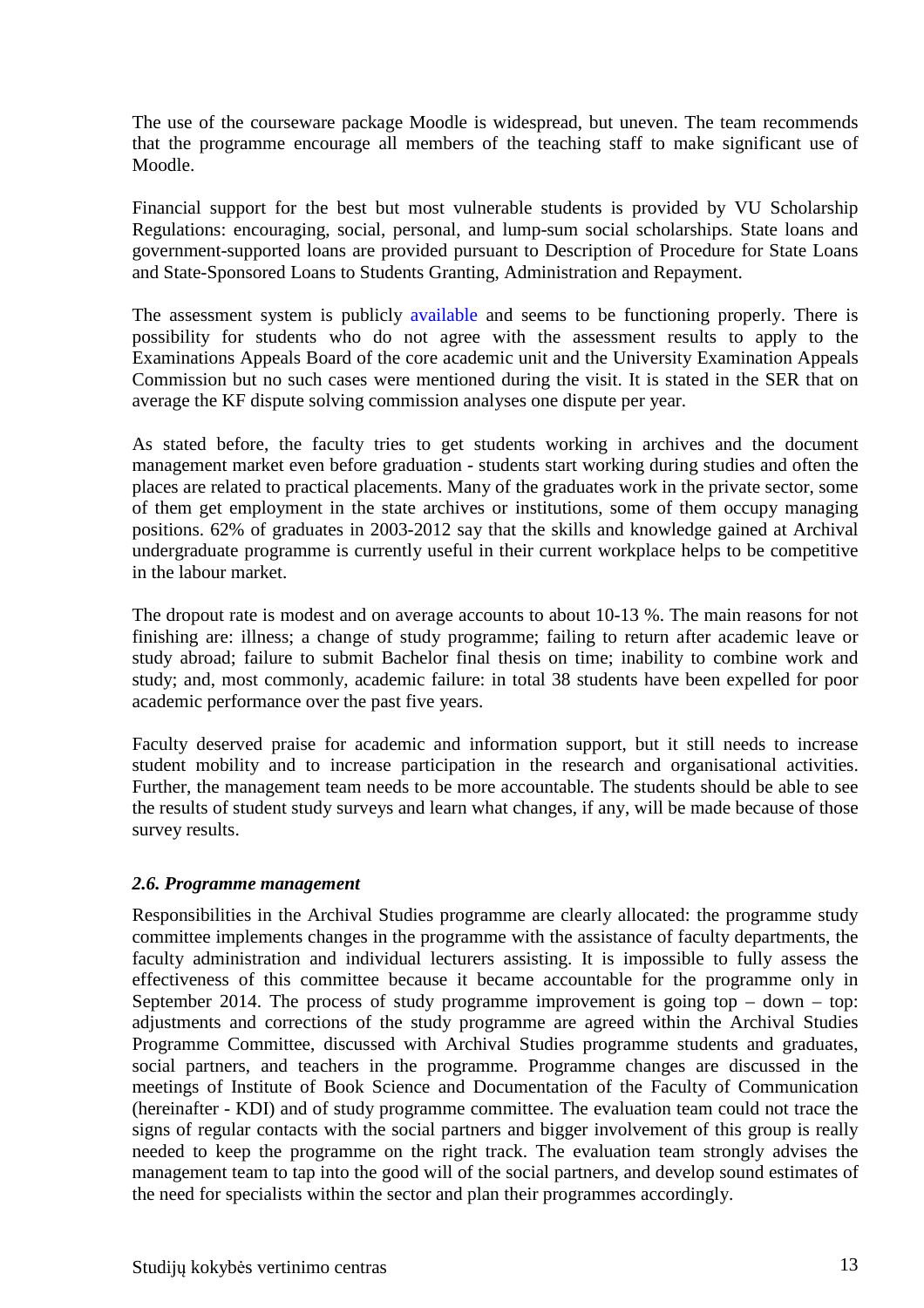The admission to the programme of Archival Studies shows that the interest in a programme has been stable for a number of years. However, the minimum grade set by KF was such that the programme admitted no students. This is the second year running that enrolment numbers were very troubling. A year ago, in 2013, the programme admitted only a third of the usual number of students, compared with averages of the previous several years. That is a real threat for this study programme to maintain current programme standards, teachers' team and facilities as there is no clear action plan presented how this problem will be solved this year. As mentioned before, one remedy would be a change of a name of the programme, but this alone seems highly unlikely to solve the problem. The market of document management specialists and school graduates expectations must be inspected in detail.

Despite the fact that admission and selection of students seem to work properly and studies are organised effectively, the academic failure rate indicates that the motivation and quality of the programme entrants has gaps. The faculty should consider some additional admission criteria, perhaps some measure of individual motivation before admitting students into the studies. Another indicator of misalignment of students with the programme is the fact that surveys of graduates indicate that fully three-quarters of graduates from the programme are working in jobs unrelated to archiving. Broadening the name and the scope of the programme might help address this problem.

The issues on improvement of the Archival Studies programme are monitored in several ways: Students in all classes take a survey at the end of the semester to identify both student mastery of the material and seek ideas for programme improvement. The KDI meet to discuss final theses at the end of the year. And at the KF Board meeting, the Chairman of the Commission for Defence of Bachelor's Final Thesis accounts for the work of the Commission, presents the defence results. Further, programme graduates are invited to take an additional survey after they complete their studies.

The prior evaluation of SKVC was discussed at the Archival Studies Committee, the KF Council and the Study Commission and substantial changes were made in the programme of study. Among them: Duplication and subject overlap within the course of study were eliminated; new subjects were introduced; topics of the programme subjects were arranged in subject blocks, and a systematic and logical transition sequence of subjects was introduced. Course descriptions are reviewed and updated with new literature. Closer contacts with social partners and the professional world have been achieved and maintained. Comments and proposals made from students, graduates and employers are regularly considered.

Students' surveys have been implemented by VU Directorate of Studies since 2012. They can be monitored by teachers on subjects they teach and whole results of all programme teachers are accessible to the Archival Studies Committee Chairman. Graduate and undergraduate surveys are also conducted but still participation is not very active and reaches about 30-50%. The surveys are well-designed and move from the very broad, (e.g. expectations) to the very specific as evaluating separate subjects (e.g. foreign language, first lecture of the subject). Surveys of employers have also been taken. Results show that students need better language skills – both Lithuanian and foreign languages. The programme management should take measures address this problem seriously.

Internal quality assurance at one hand seems to be working properly – the programme management team is aware of most of the problems facing the programme faces. Coming up with solutions to those problems remains a challenge.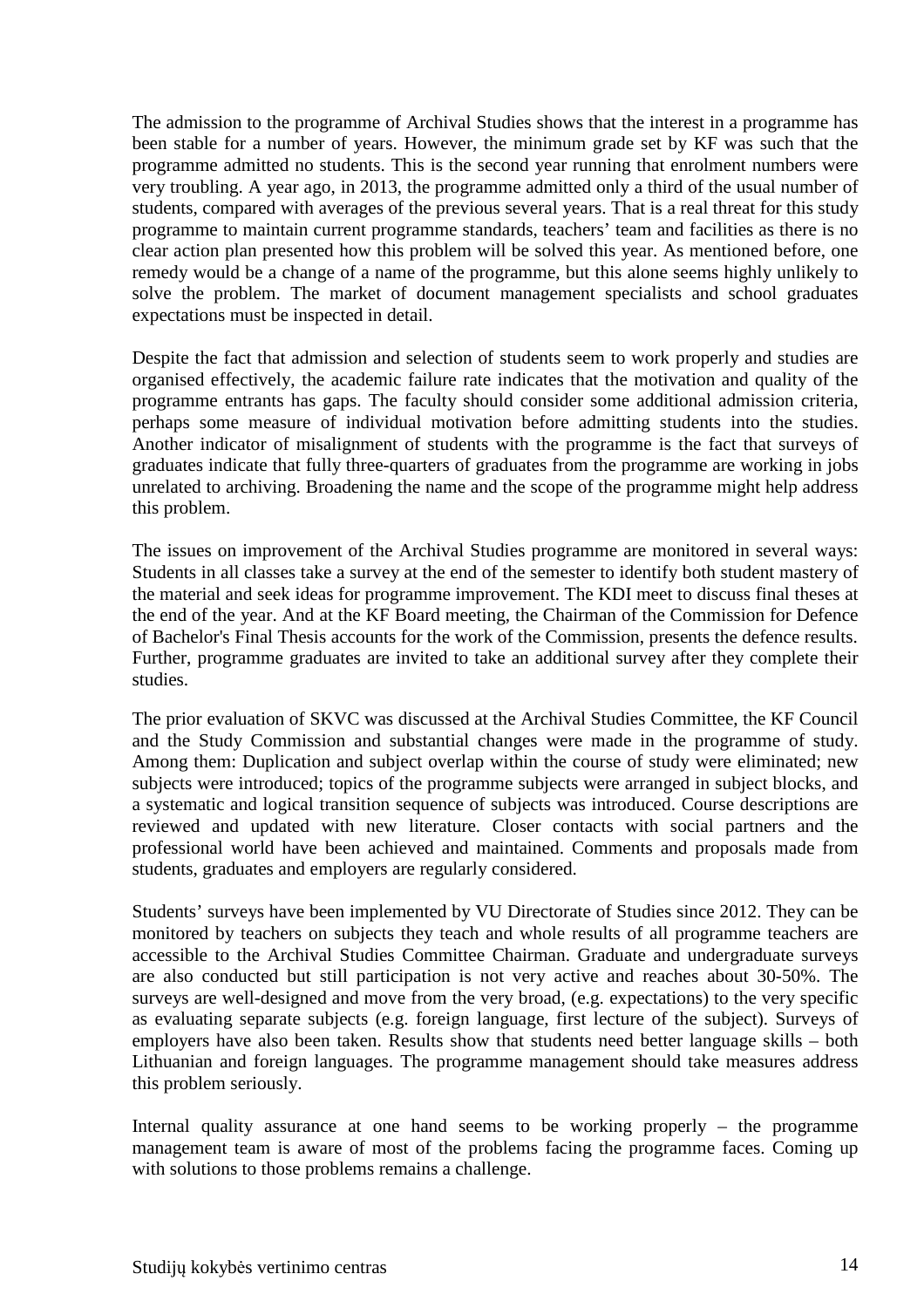# **2.7. Examples of excellence**

The programme is well focused on document management, takes into account current situation in Archive management, State and EU regulations, requirements for specialists of Archive. Attention for internships is commendable as they make students look confidently into labour market. Facilities, equipment and support from a faculty can be an example of excellence. It is also commendable KF proactiveness in attracting new scientists into a program.

# **III. RECOMMENDATIONS**

- 1. It is strongly recommended to take all sound measures to get this programme back on track and gather a full complement of students taking the course. A change of programme name might help, along with promotion of this programme to attract motivated students and other actions which could ensure the proper and motivated number of students in a programme.
- 2. A clear vision with an aim to modernize and internationalize the programme should be created. Social partners from public sector and business should be involved.
- 3. Language problems, both Lithuanian and foreign languages, should be taken seriously.
- 4. *Moodle* should be used evenly by all lecturers to ensure to respond to the needs of a modern student.
- 5. More transparent programme management mechanism should be created and a feedback for students should be given after surveys with the results and upcoming changes.

# **IV. SUMMARY**

The aims of the Archival Studies programme are comprehensive, encompassing all important spheres of archivist activities. They follow in right order but at some points could be more focused after discussion with social partners and labour evaluation. The point to consider: general subjects of university education which are left outside the programme.

There is evidence which confirms that graduates are close to labour market and master new document management tools. Some of students start working even before graduation but still 1/3 of the students were registered in Labour Exchange and vast majority don't choose archives as a workplace.

Programmes consistency with legal acts and regulations is commendable but this compliance at the same time creates boundaries for the programme to be in front of upcoming changes and closes it in national level. The study subjects and modules are spread evenly; follow in right order, with no apparent duplication of subject matter. The scope of the programme is sufficient to achieve the learning outcomes as the content of the Archival Bachelor's degree. It is commendable that management looks for the ways to renew the programme and let students create tighter bonds with potential employees offering 3 practical placements. Subjects cover not only document management but a broad scope of programme related skills and knowledge development. The strategy of foreign languages should be revised to produce satisfactory knowledge of English, even at the expense of other languages.

Staff qualification clearly meets and exceeds minimum level of staff qualifications; some teachers have an experience in the field of 20 years. The ratio of teachers and students is close to 1:20. Teacher turnover is low and the faculty's ability to attract young researchers should be praised. Staff is mobile and conditions for the professional development seem to be good.

Facilities are excellent: The growth of number of seats; multimedia equipment; a computer classroom fully adapted to the electronic document management training; classrooms and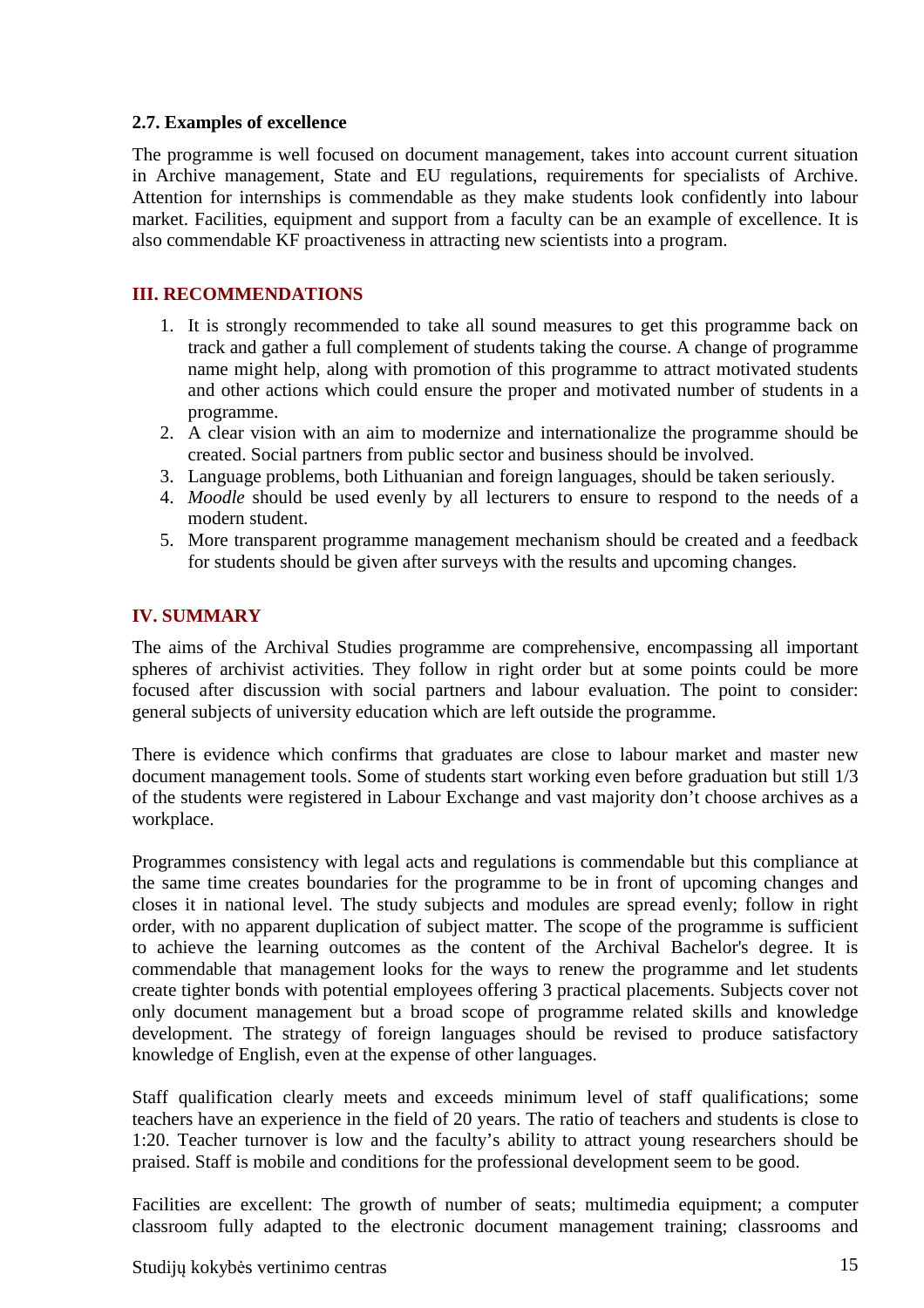equipment of the Distance Learning centre is open for the usage of students. Science Information and Communication Centre is open 24/7, and VU Library provides access to all library subscription databases etc.

KF provides good opportunities to participate in ERASMUS study exchange programme and deserve praise for being supportive and responsive to student needs. The assessment system functions transparently and satisfies all participants. The dropout rate is modest but there is a place to improve KF management accountability for the concrete actions after students' surveys. It is strongly advised to have regular contacts with the social partners and examine the labour market. Other places for improvement: motivation and quality of the programme entrants and the name of a programme. The fact that no students were admitted into the programme in 2014 is serious problem, which must be addressed with a clear action plan.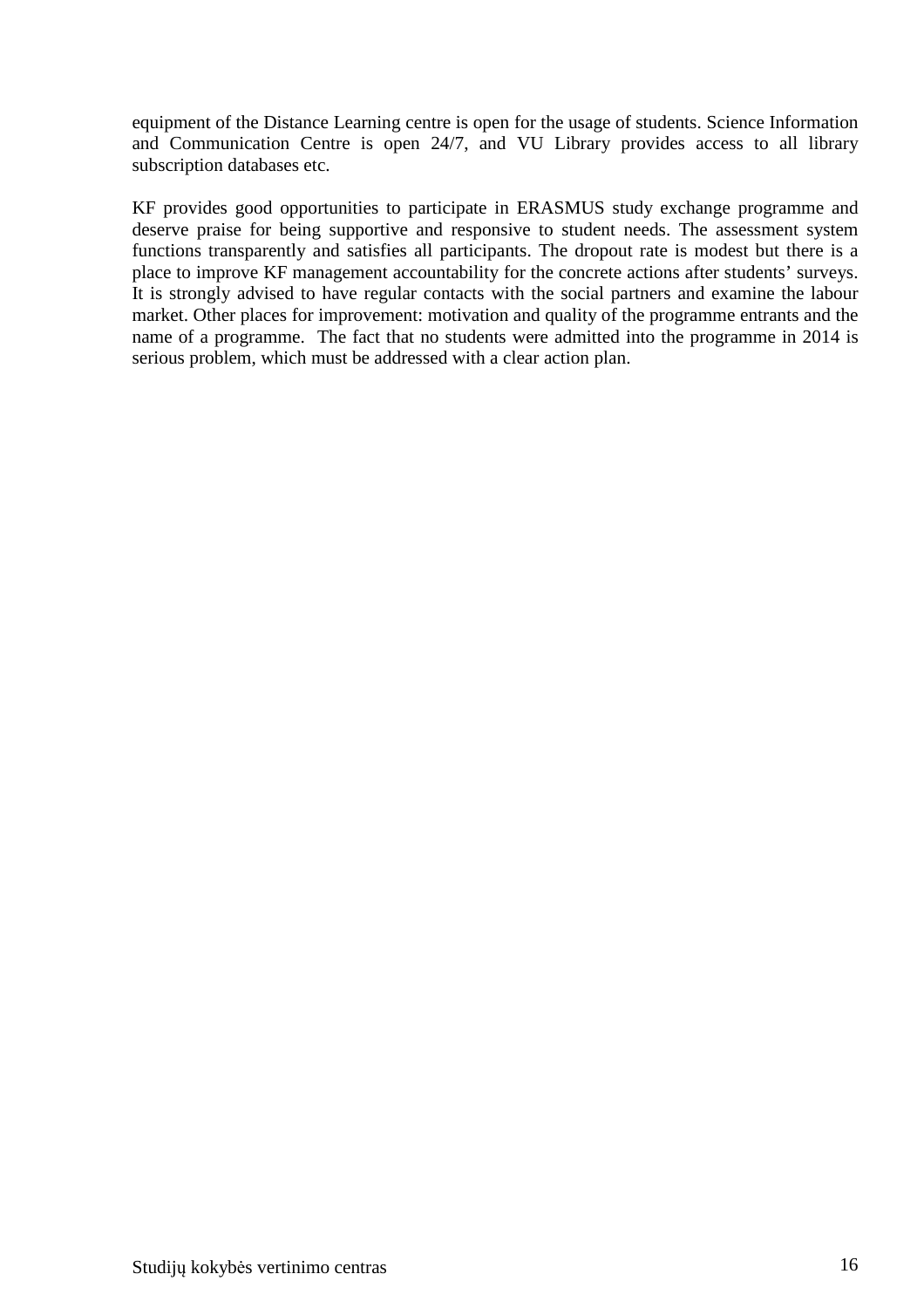# **V. GENERAL ASSESSMENT**

The study programme *Archival Studies* (state code – 612P12001) at Vilnius University is given **positive** evaluation.

| No. | <b>Evaluation Area</b>                             | <b>Evaluation of</b><br>an area in<br>points* |
|-----|----------------------------------------------------|-----------------------------------------------|
| 1.  | Programme aims and learning outcomes               |                                               |
| 2.  | Curriculum design                                  | 3                                             |
| 3.  | Teaching staff                                     |                                               |
| 4.  | Facilities and learning resources                  |                                               |
| 5.  | Study process and students' performance assessment | 3                                             |
| 6.  | Programme management                               | ◠                                             |
|     | <b>Total:</b>                                      | 18                                            |

*Study programme assessment in points by evaluation areas*.

\*1 (unsatisfactory) - there are essential shortcomings that must be eliminated;

2 (satisfactory) - meets the established minimum requirements, needs improvement;

3 (good) - the field develops systematically, has distinctive features;

4 (very good) - the field is exceptionally good.

| Grupės vadovas:<br>Team leader: | Prof. Dr. Steven Knowlton         |
|---------------------------------|-----------------------------------|
| Grupės nariai:<br>Team members: | Assoc. Prof. Dr. Martine van Selm |
|                                 |                                   |
|                                 | Assoc. Prof. Dr. Baiba Holma      |
|                                 | Assoc. Prof. Dr. Dorte Madsen     |
|                                 | Mr. Žilvinas Kulvinskis           |
|                                 | Mrs. Gabrielė Gendvilaitė         |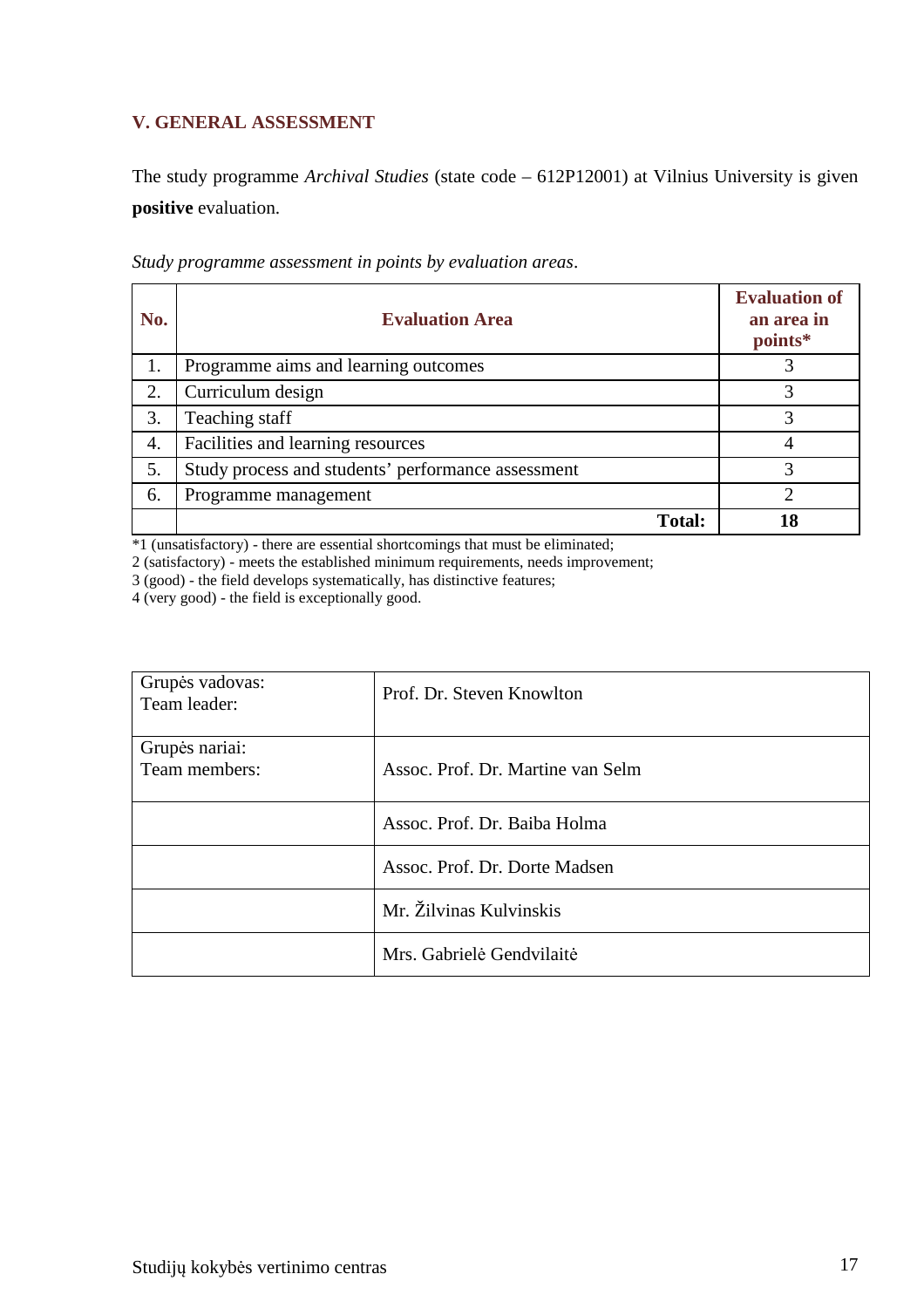# **VILNIAUS UNIVERSITETO PIRMOSIOS PAKOPOS STUDIJŲ PROGRAMOS**  *ARCHYVISTIKA* **(VALSTYBINIS KODAS – 612P12001) 2015-06-08 EKSPERTINIO VERTINIMO IŠVADŲ NR. SV4-116 IŠRAŠAS**

<...>

# **V. APIBENDRINAMASIS ĮVERTINIMAS**

Vilniaus universiteto studijų programa *Archyvistika* (valstybinis kodas – 612P12001) vertinama **teigiamai**.

| Eil.<br>Nr. | <b>Vertinimo sritis</b>                          | <b>Srities</b><br>jvertinimas,<br>balais* |
|-------------|--------------------------------------------------|-------------------------------------------|
| 1.          | Programos tikslai ir numatomi studijų rezultatai |                                           |
| 2.          | Programos sandara                                | 3                                         |
| 3.          | Personalas                                       | 3                                         |
| 4.          | Materialieji ištekliai                           | 4                                         |
| 5.          | Studijų eiga ir jos vertinimas                   | 3                                         |
| 6.          | Programos vadyba                                 | $\overline{2}$                            |
|             | Iš viso:                                         | 18                                        |

\* 1 - Nepatenkinamai (yra esminių trūkumų, kuriuos būtina pašalinti)

2 - Patenkinamai (tenkina minimalius reikalavimus, reikia tobulinti)

3 - Gerai (sistemiškai plėtojama sritis, turi savitų bruožų)

4 - Labai gerai (sritis yra išskirtinė)

<…>

# **V. SANTRAUKA**

Archyvistikos studijų programos tikslai yra išsamūs, apima visas svarbiausias archyvistikos sritis. Tikslai nuoseklūs, tačiau galėtų būti kryptingesni – juos reikėtų aptarti su socialiniais partneriais ir darbdaviais. Reikėtų apsvarstyti bendrojo universitetinio išsilavinimo dalykų, kurių programoje nėra, įtraukimą.

Akivaizdu, kad absolventai įsilieja į darbo rinką ir geba naudoti naujas dokumentų valdymo priemones. Kai kurie studentai pradeda dirbti dar nebaigę studijų, nors 1/3 studentų buvo įsiregistravę darbo biržoje ir dauguma archyvų, kaip darbo vietos, nesirenka.

Programa atitinka teisės aktus ir reglamentus, nors kartais tokia atitiktis suvaržo programą, neleidžia žengti koja kojon su pokyčiais, todėl jie įgyvendinami tik nacionaliniu lygmeniu. Studijų dalykai ir moduliai paskirstyti tolygiai, jų eiliškumas tinkamas, akivaizdaus dalykų dubliavimo nėra. Programos apimtis pakankama studijų rezultatams pasiekti pagal archyvistikos bakalauro laipsnio turinį. Pagirtina, kad vadovybė ieško būdų atnaujinti programą ir suteikti studentams galimybių užmegzti glaudesnius ryšius su potencialiais darbuotojais, siūlydama tris vietas praktikai atlikti. Studijų dalykai apima ne tik dokumentų valdymą, bet ir platesnes su programa susijusias žinias ir įgūdžius. Reikėtų persvarstyti užsienio kalbų mokymo strategiją, siekiant užtikrinti pakankamai geras anglų kalbos žinias, nors ir kitų kalbų sąskaita.